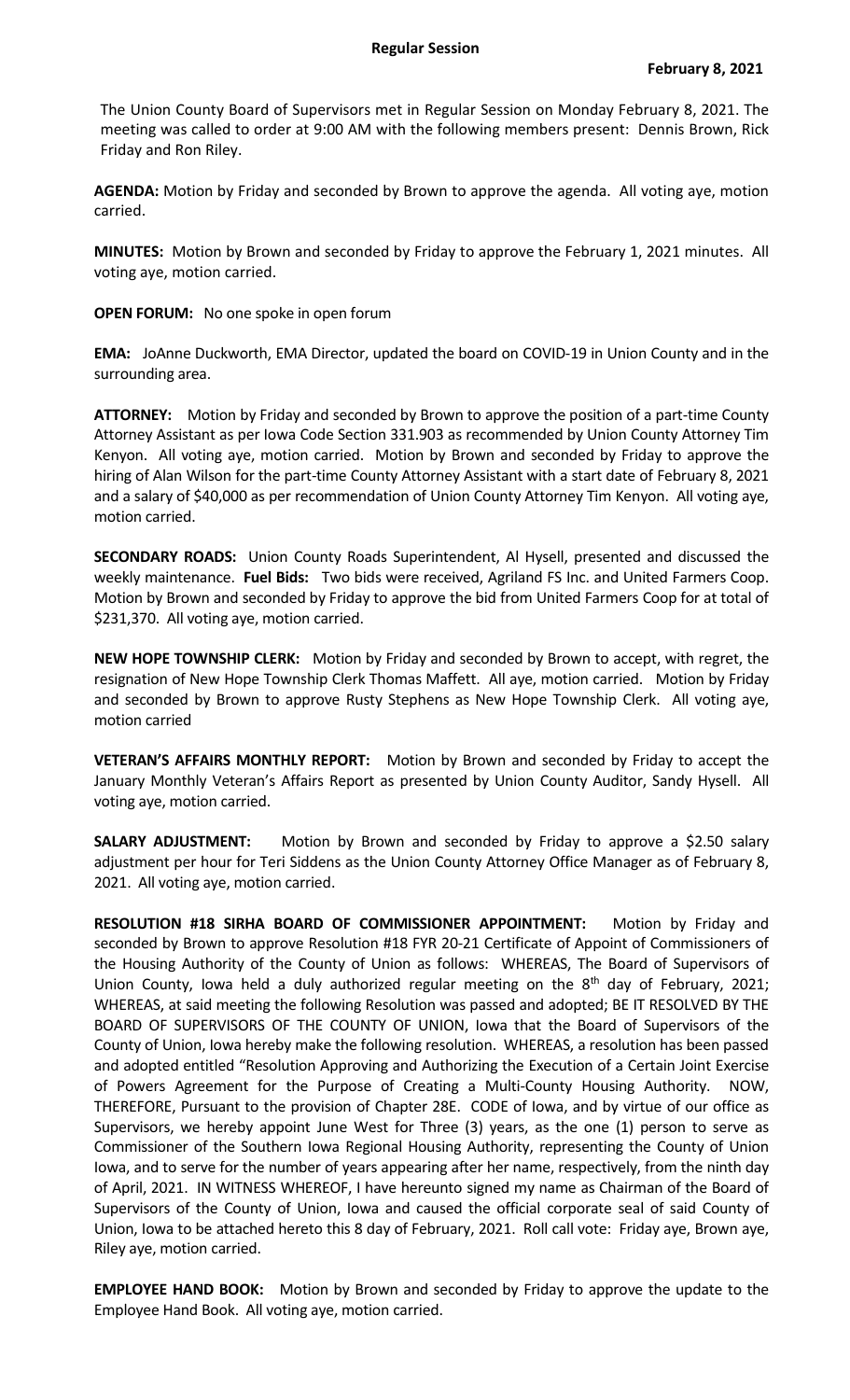**CLAIMS:** Motion by Friday and seconded Brown to approve Claim #143048 - Claim #143169 for a grand total of \$297,872.12 as follows:

| ACCESS TECHNOLOGIES INC              | 1,335.12  | KORDICK, TERESA A RDR CRR         | 56.00      |
|--------------------------------------|-----------|-----------------------------------|------------|
| <b>ACCESS TECHNOLOGIES INC</b>       | 3,831.17  | LAMASTERS, DENNIS                 | 120.00     |
| <b>ADAMS CO FREE PRESS</b>           | 37.30     | LEWIN, GLEN                       | 1,596.00   |
| <b>ADAMS CO SHERIFFS OFFICE</b>      | 1,280.00  | MAFFETT, THOMAS E                 | 20.00      |
| <b>AGRILAND FS INC</b>               | 13,677.54 | MASTERCARD/ISSB                   | 158.59     |
| AKIN BUILDING CENTER                 | 125.05    | MATURA ACTION-HEAD STRT           | 195.50     |
| <b>ALLIANT ENERGY</b>                | 7,230.74  | MEDEROS, ELIZABETH                | 247.10     |
| ARKFELD, TERESA                      | 60.98     | <b>MEDIACOM</b>                   | 1,282.77   |
| AS YOU WISH DESIGNS                  | 48.00     | <b>MEDIAPOLIS CARE FACILITY</b>   | 5,920.32   |
| AXON ENTERPRISE, INC.                | 170.86    | <b>METRO WASTE AUTHORITY</b>      | 23,055.81  |
| <b>BAUM HYDRAULICS CORP</b>          | 146.11    | MILLER, CINDY K                   | 80.00      |
| <b>BEDFORD TIMES-PRESS</b>           | 39.00     | MILLER, LONNY DEAN                | 459.90     |
| BEEDE, JON ANN                       | 2,000.00  | MURPHY HEAVY CONTRACT             | 21,967.20  |
| <b>BOMGAARS</b>                      | 69.97     | <b>MURPHY TRACTOR &amp; EQ CO</b> | 2,106.58   |
| <b>BOYD APPLIANCE &amp; TV</b>       | 1,151.00  | <b>NAPA</b>                       | 5,476.89   |
| <b>BRETT ST POWERWASHING INC</b>     | 150.00    | <b>NEW HORIZONS CENTER</b>        | 6,880.00   |
| <b>BUTTERFIELD SALES &amp; EQ</b>    | 2,078.20  | NEWTON, JAMES W                   | 6,005.06   |
| <b>CALHOUN-BURNS &amp; ASSOC INC</b> | 5,694.49  | NOSEKABEL, LORI                   | 119.00     |
| <b>CARE</b>                          | 51,600.00 | OFFICE MACHINES CO INC            | 827.02     |
| <b>CARR LAW FIRM PLC</b>             | 55.38     | OKEEFE ELEVATOR CO INC            | 321.74     |
| <b>CENTURY LINK</b>                  | 114.93    | PEARSON FUNERAL SER               | 355.50     |
| CHAMBERLAIN, KARI                    | 40.00     | PINNACLE MARKETING GRP            | 132.60     |
| CHAMBERLAIN, STEVE                   | 20.00     | POKORNY, JOSH                     | 31.60      |
| <b>CHAT MOBILITY</b>                 | 35.81     | POLK CO MED EXAMINER              | 184.77     |
| CITY LAUNDERING COMPANY              | 210.65    | PURDY, WILLIAM                    | 96.50      |
| <b>CITY OF AFTON</b>                 | 319.20    | RILEY, GARY                       | 235.91     |
| <b>CITY OF CRESTON</b>               | 181.45    | <b>RUETER &amp; ZENOR CO</b>      | 100.83     |
| <b>CLEAN HARBORS ENVIRO SERV</b>     | 5,967.00  | <b>SCC NETWORKS</b>               | 41.70      |
| COONEY, HOWARD JOSEPH II             | 42,330.62 | SERVICE TECHS INC                 | 43.17      |
| <b>COTT SYSTEMS INC</b>              | 1,510.69  | SICKELS, VICKI                    | 3,750.00   |
| <b>CREDIT CARD WALMART CO</b>        | 24.60     | SIDDENS, TERI                     | 25.00      |
| <b>CRESTON PUBLISHING CO</b>         | 2,192.93  | SIEPKER, NICK                     | 432.00     |
| <b>CROSSROADS MH CENTER</b>          | 34,916.00 | SOLUTIONS!                        | 52.98      |
| DJR HOLDING CORPORATION              | 269.90    | <b>SIRWA</b>                      | 189.59     |
| EIGHME, FRANKLIN                     | 1,799.23  | SW IA PLANNING COUNCIL            | 280.00     |
| <b>ENFORCEMENT VIDEO LLC</b>         | 577.50    | <b>SWCC</b>                       | 20.00      |
| <b>EVORA CONSULTING LTD</b>          | 712.50    | STALKER CHEVROLET                 | 459.30     |
| <b>FARMERS ELECTRIC COOP</b>         | 1,714.37  | SK/MATT PARROTT                   | 237.83     |
| <b>FASTENAL COMPANY</b>              | 82.64     | THATCHER, CARL V                  | 50.00      |
| FIRST COMMUNICATIONS LLC             | 85.10     | TRUCK CENTER CO EAST LLC          | 402.62     |
| <b>GARDEN &amp; ASSOCIATES LTD</b>   | 2,256.88  | TRUE VALUE                        | 95.05      |
| <b>GLENWOOD RESOURCE CNTR</b>        | 507.39    | <b>TYLER INS SERV INC</b>         | 370.00     |
| <b>GOOBS REPAIR INC</b>              | 205.95    | UNION COUNTY AUDITOR              | 74.00      |
| <b>GREATAMERICA FIN SER</b>          | 98.74     | UNION COUNTY ENGINEER             | 420.26     |
| <b>GREEN VALLEY CORP</b>             | 974.40    | <b>USPS</b>                       | 433.00     |
| HILL, WAYNE E                        | 555.84    | US BANK EQUIP FINANCE             | 70.68      |
| HYSELL, SANDY                        | 3.29      | <b>US CELLULAR</b>                | 283.26     |
| <b>INFOMAX OFFICE SYSTEMS</b>        | 230.25    | <b>VANGUARD APPRAISALS</b>        | 9,425.00   |
| <b>INNOVATIVE INDUSTRIES</b>         | 3,701.94  | VISA CARD SERVICE                 | 184.17     |
| IA ASSOC EDU-CHILDREN                | 2,579.71  | VISA/ISSB                         | 34.74      |
| <b>IOWA FOCUS</b>                    | 299.86    | <b>WASTE MNGT OF CRESTON</b>      | 382.01     |
| IA LAW ENF ACADEMY                   | 125.00    | WILSON, RICHARD L PC              | 115.41     |
| IA STATE MED EXAMINER                | 4,054.00  | <b>WINDSTREAM</b>                 | 502.73     |
| <b>ISAC</b>                          | 175.00    | WOLFE, MICHAEL J                  | 50.00      |
| <b>JIMS SANIT &amp; TRUCK REPAIR</b> | 200.00    | ZELLMER, MARK                     | 13.90      |
| <b>JKL ENTERPRISES INC</b>           | 38.12     | <b>ZIEGLER INC</b>                | 1,218.03   |
| JOHNSON REPORTING SERV               | 74.10     | <b>TOTAL</b>                      | 297,872.12 |
| JOYFUL SPARKS PRESCHOOL              | 216.00    |                                   |            |
|                                      |           |                                   |            |